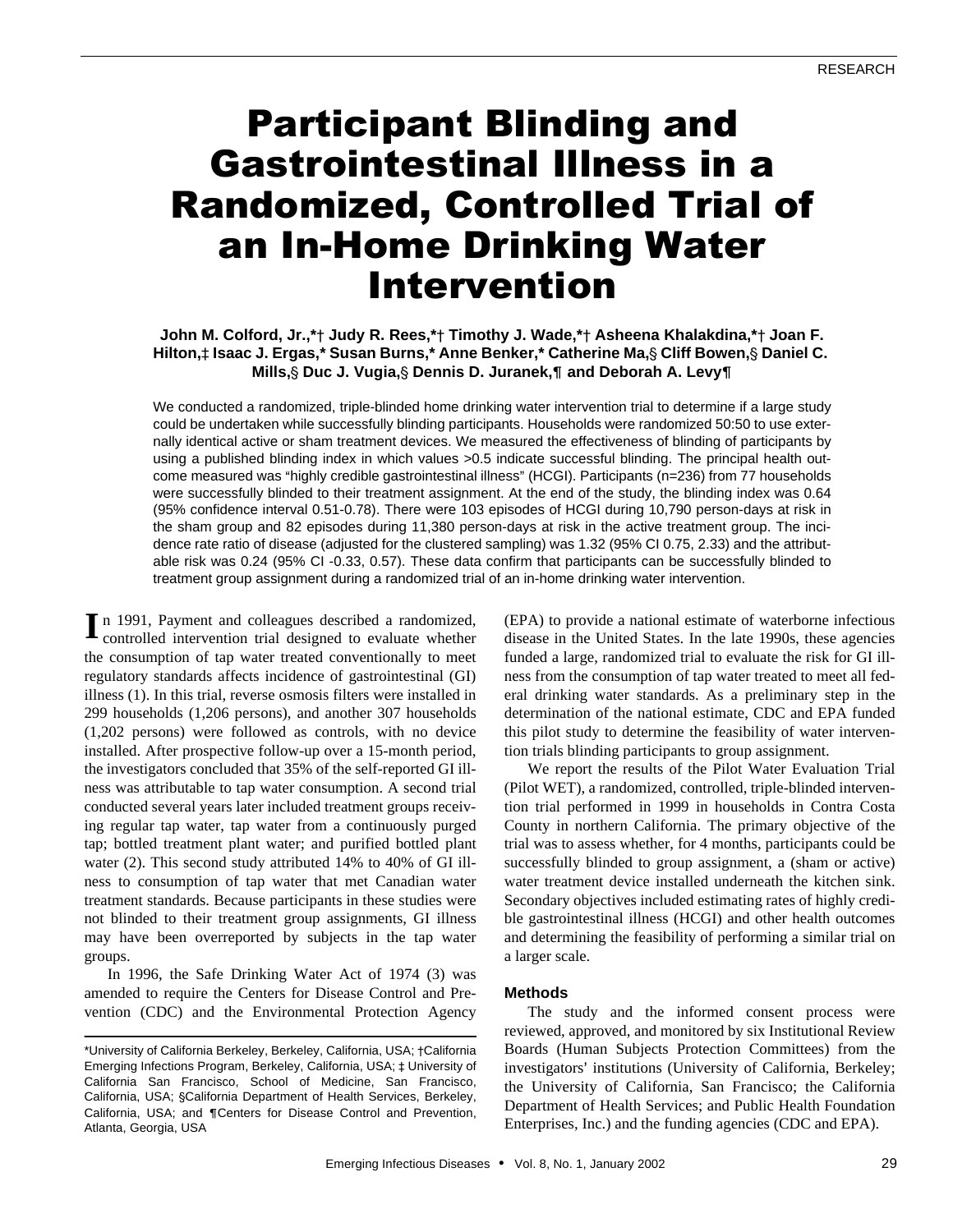# **Study Area, Water Supply and Water Distribution System**

The study area included single-family dwellings served by the Contra Costa Water District. The treatment plant serving the study area used standard conventional treatment with chloramination. A new ozonation plant was completed during the study period, so that after May 1999 the water supply was also ozonated. Source water from the San Joaquin River delta contained agricultural and industrial runoff and pathogens, including *Cryptosporidium*. (More detailed water characterization for the district may be found at http://www.epa.gov/enviro/html/ icr/utility/report/CA0710003961023144135.html). Nonetheless, the finished water meets all federal and state drinking water treatment standards and requirements.

# **Recruitment, Enrollment, and Compensation of Households**

Households were recruited by the Survey Research Center at the University of California, Berkeley, through hand delivery of information packets describing the trial, and by telephone recruitment with a reverse directory in the targeted enrollment areas. To be eligible for the trial, families were required to own their homes, use municipal tap water as the principal drinking water source, and have no household members with a serious immunocompromising condition (such as HIV/AIDS or cancer). Households received \$40 on enrollment and an additional \$160 in installments on the return of completed health diaries throughout the trial. The first device was installed in March 1999 and the final device in October 1999. Each family was asked to participate for 16 weeks.

One member of each household, designated the "index respondent," was responsible for communications between the household and the Survey Research Center. The index respondent was the adult member of the household who was in the best position to complete health diaries for other household members who were unable to do so. For 16 weeks, the index respondent mailed completed questionnaires every 2 weeks to the Survey Research Center.

#### **Randomization and Blinding**

Two random sequences were generated to allocate households 50:50 to active or sham filtration devices in blocks of 20. Blocking ensured approximate balance in the number of households per device as participants accrued. One study investigator, who remained unblinded throughout the trial and had no role in data analyses, prepared coded labels from the sequences and sent them to the manufacturer; the manufacturer permanently affixed the labels to the devices. All other study investigators, the plumbing contractor who installed the devices, and the study subjects were blinded as to the household device assignment throughout the trial, including the analysis phase, resulting in a triple-blinded trial.

# **Statistical Methods: Blinding Index and Sample Size**

The sample size requirement was based on the primary aim of the trial: to determine if subjects could be blinded to water filtration device type. The effectiveness of blinding was quantified by the Blinding Index (BI) of James et al. (4), which can be expressed as  $BI = p \times (r/2) + q$ , where *p* is the proportion who attempt to guess their device assignment,  $0 \le p \le 1$ ; *r* is the ratio, among those who attempt guesses, of the proportions of observed and expected guesses; and  $q = 1 - p$  is the proportion of subjects who do not attempt to guess (i.e., report they "don't know"). When  $r/2 = 0$ ,  $BI = q$ , and when  $r/2 = 1$ ,  $BI = 1$ ; thus  $0 \leq BI \leq 1$ . If correct guesses are weighted by 0.0 as recommended (4), then *r*/2 depends only on incorrect guesses. If, in addition, the weights and expected proportions are equal for all incorrect guesses, the term  $p \times (r/2)$  equals the proportion of incorrect guesses; otherwise, *p* x (*r*/2) approximates the proportion of incorrect guesses. Thus, BI can be the same or nearly the same as the sum of the proportions of incorrect and "don't know" responses. The expected values used in the ratio *r* are calculated under the hypothesis that assignments and guesses are independent (i.e., the subjects are blinded); under this hypothesis  $r/2 = 0.5$ , whereas when the observed proportion of incorrect guesses exceeds the expected proportion *r*/2 > 0.5. Assuming that both incorrect and "don't know" responses are consistent with blinding, James et al. (4) suggest that when the BI is >0.5 the subjects have been blinded successfully on average.

We designed the study to test the null hypothesis with a type I error rate of 0.05, a type II error rate of 0.10, and a variance estimated by BI(1 - BI). In simulations, the distribution of the BI was found to be approximately binomial (data not shown), and this distribution was assumed for variance estimation when the necessary sample size was calculated. Assuming an average household size of 2.4 persons, on the basis of census data, and an intrahousehold correlation of 0.60, based on the work of Donner, Birkett, and Buck (5), 80 households, 40 per group, were required.

## **Active and Sham Water Treatment Devices**

Devices for our trial were purchased from Freshwater Systems, Australia, and installed by Assured Water Products, Inc., a licensed plumbing firm based in Contra Costa County. The devices were designed to be externally identical and to differ only in their ability to remove microorganisms from water.

The active water treatment device contained a 1-micron absolute prefilter cartridge and a UV lamp secured in a quartz sleeve that permitted transmission of UV light. The lamp was designed to emit UV light at 254 nm (optimum for disinfection) with a total minimum dose of 38,000  $\mu$  watt-sec/cm<sup>2</sup> to reduce postfiltration bacteria and viruses by  $\geq$ 99% (6). The manufacturer provided written certification that the lamp would emit UV light above this level for 1 year.

The sham device contained an empty filter housing and a UV lamp in a glass sleeve that prevented the transmission of UV light to the water. Inside the empty filter housing, a plastic tube was glued to the inlet to circulate incoming water throughout the empty housing tank to prevent stagnation. Both devices had a tamper-proof seal to prevent opening of the filter casing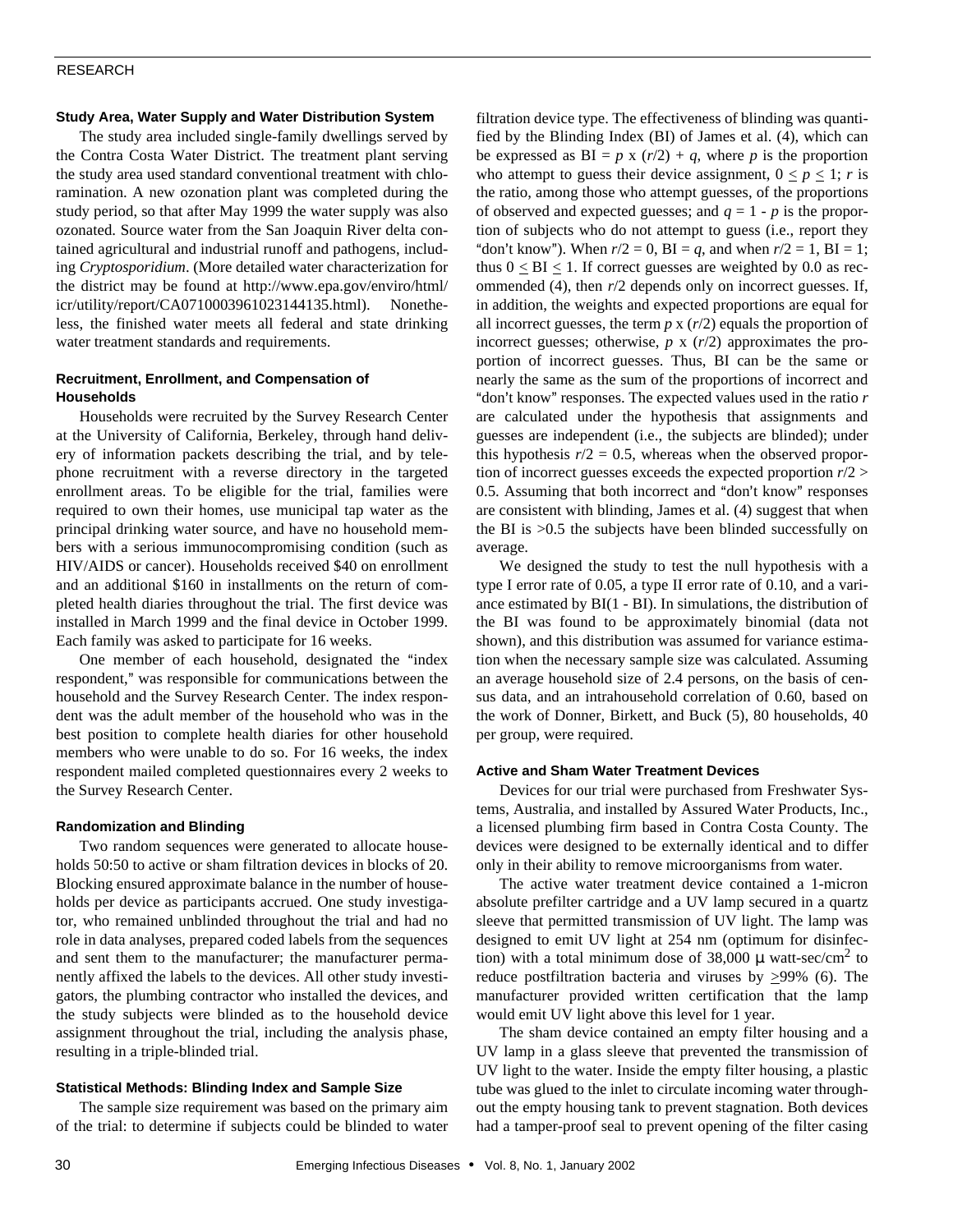and an alarm that would sound in the event of failure of the UV lamp or power supply. The devices, installed under the kitchen sink on the cold water line, included a separate drinking water tap at the sink. Both devices provided a water flow through the tap of 5 liters per minute. The cost of the water treatment device, including plumbing expenses, was approximately \$988 per household.

# **Blinding Outcomes**

Every 2 weeks, participants aged  $\geq$ 12 years were asked to report on a questionnaire one of five possible responses: "It is definitely the active water treatment device;" "It is probably the active water treatment device;" "It is probably not the active water treatment device;" "It is definitely not the active water treatment device;" or "I'm not sure." To accommodate the blinding index, these responses were collapsed to three categories: "The active device," "Not the active device," or "I don't know." We report the BI and 95% confidence interval (CI) based on the week 16 responses, both for index respondents alone and for all household respondents. We adjusted the latter CI for the intrahousehold correlation,  $p=0.60$ , specified a priori. If the correlation were 0.0, no adjustment would be needed and all participants would be independent observations. If the correlation were 1.0, then each household would be treated as only one observation, since all members of a household would be perfectly correlated in their responses. To supplement these analyses, we also tested, via the 95% CI, the within-assignment null hypotheses that the proportions successfully blinded (i.e., those with "don't know" or incorrect responses) were  $\leq 0.5$ . We did not solicit the blinding status of investigators or contractors. We include the analyses showing only the index respondents to represent a situation in which the correlation coefficient is equal to 0.0.

Finally, to evaluate whether unblinding of participants influenced their reporting of HCGI episodes, we stratified by guess group (active, sham, and don't know) and estimated, within strata, rates and incidence rate ratios (IRR) of HCGI for the sham and active devices. These analyses were performed by using guesses from the end of study (week 16) questionnaire.

## **Health Outcomes**

Participants aged  $\geq 12$  years were asked to record each day in diaries whether they had symptoms such as nausea, vomiting, diarrhea, abdominal cramps, cough, and fever; index respondents were asked to record these data for children and other household members who might need assistance. The principal health outcome measured in the trial was similar to the "highly credible gastrointestinal illness" reported by Payment et al. A new episode, defined before the analysis was performed, was defined as any of the following four conditions, preceded by at least 6 HCGI-free days: 1) vomiting; 2) watery diarrhea; 3) soft diarrhea and abdominal cramps occurring together on any day; or 4) nausea and abdominal cramps occurring together on any day.

Episodes during the first 6 days of the study were also included, without the restriction of 6 disease-free days before the study. If HCGI information was missing for a particular day, that day was evaluated as HCGI-free for the purpose of identifying subsequent episodes of HCGI. HCGI data were analyzed by Poisson regression adjusted for the intrahousehold correlation introduced by the clustered sampling design. We examined the duration of HCGI episodes, in days, by device. The attributable risk for HCGI from drinking water was calculated as  $\left( IRR - 1 \right) / \left( IRR \right)$ , where IRR is the incidence rate ratio of the rate of HCGI in the sham group compared with that in the active group.

# **Water Consumption**

Water consumption was self-reported by using data collected in questions inserted into the final health questionnaire. Participants were asked to estimate (in numbers of 8-oz. glasses) their consumption of drinking water at home (separately through the study device and through all other sources at home) and outside the home. Participants were provided with water bottles and encouraged to carry water from the home device for use when outside the home. Mean water consumption was compared by study group via the two-sample t-test.

# **Results**

#### **Recruitment and Enrollment**

Flyers describing the trial were distributed to 29,415 homes. Of 573 households screened after contacting us for more information, 439 (77%) were ineligible for the trial. The most common reasons for ineligibility included using bottled water (21%) or a home water filter device (13%); no children in the household (17%); and preexisting problems with the kitchen plumbing (14%). Of the 134 eligible households, 47 (35%) declined to participate. We were able to install a treatment device in 80 (92%) of the 87 consenting households. Eighty households were needed to meet the sample size requirements discussed below.

Three households were excluded from the trial after the device was installed: one operated a day-care center in the home; at the second, household members objected to the taste of the water after installation; and at the third, household members failed to submit any health diaries. The remaining 77 households (38 active; 39 sham) with 236 participants (118 active; 118 sham) provided partial or complete data on blinding and health outcomes and form the basis for the analyses presented in this report.

#### **Completeness of Health Data Collection from Participants**

For each participant, the maximum number of health diaries that could be collected was eight (biweekly over 16 weeks) with 112 possible days of data (16 weeks times 7 days). Seventy-four (96%) of the 77 households completed all 16 weeks of the trial. In the active group, 879 (85%) biweekly questionnaires were received from a possible 1,032 questionnaires. In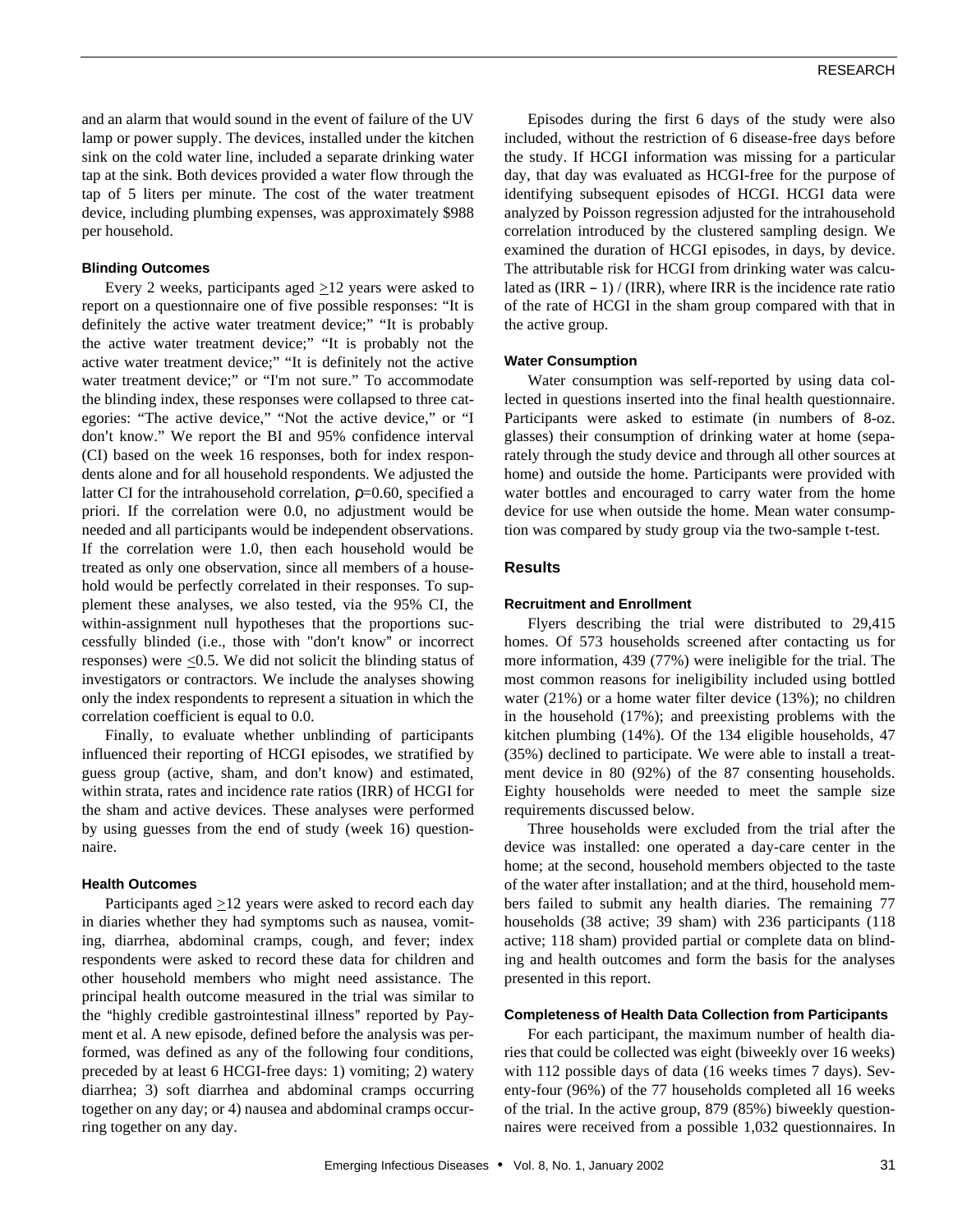the sham group, 861 (89%) of a possible 968 questionnaires were received. In the diaries received, health data were provided for 91% of possible days by participants in the active group and for 86% in the sham group.

# **Randomization and Baseline Characteristics (Table 1)**

The groups were comparable at baseline as measured by the distribution of age, gender, health status, and preexisting gastrointestinal complaints. The average number of participants per household in the sham group was 3.03 and in the active group was  $3.11$  (p=0.80). The average number of children <12 years of age in each household was 0.73 in the sham group and  $0.75$  in the active group ( $p=0.86$ ). Of the index respondents, 67% were female.

#### **Water Consumption (Exposure) Patterns during the Trial**

Participants in the sham group reported drinking an average of 3.1 glasses of unheated water per day from the study device, and those in the active group drank 3.0 glasses per day  $(p=0.73)$ . There was no difference in the total amount of drinking water consumed by the participants from all sources (mean 6.8 glasses per day in the sham group; 7.4 glasses per day in the active group,  $p=0.46$ ).

## **Effectiveness of Blinding of Participants (Table 2)**

The blinding index was 0.64 (95% CI 0.51-0.78) when the week 16 questionnaires of 145 participants  $\geq$ 12 years of age were analyzed (Table 2). This finding, adjusted for an intrahousehold correlation (ρ) of 0.60 was highly robust to the choice of correlation coefficients: at  $p=0.40$  the CI widens by 0.02, and at  $p=0.80$  it narrows by 0.02. The blinding index was 0.65 (95% CI 0.53-0.76) when the 64 index participants were analyzed. Overall, most subjects guessed "active" as their device assignment  $(50\%)$ ; 33% guessed "don't know," and the rest guessed "sham."

Within device group, 83% (95% CI 74%-92%) of participants assigned to the sham group appeared to be successfully blinded (i.e., guessed "don't know" or "active"), compared with 43% (95% CI 32%-54%) of those assigned to the active group. Results among index participants were similar to the overall findings.

#### **Analysis of Gastrointestinal Illnesses (Tables 3 and 4)**

In the sham group there were 103 episodes of HCGI and 10,790 days on which these subjects were at risk for HCGI (3.48 episodes per person-year; adjusted 95% CI 2.26,-5.34). In the active group there were 82 episodes of HCGI during 11,380 days at risk (2.63 episodes per person-year; adjusted 95% CI 1.82, 3.79). The IRR was 1.32 (adjusted 95% CI 0.75, -2.33) when all household respondents were analyzed and 1.09 (95% CI 0.63, -1.90) when data were analyzed only from the index respondent in each household. Data were also analyzed for the component definitions based on the first day of each episode of HCGI (vomiting, watery diarrhea, soft diarrhea with abdominal cramps, and nausea with abdominal cramps) (Table

| Characteristic                               | Sham<br>Active<br>$(n = 118)$<br>$(n = 118)$ |         |  |
|----------------------------------------------|----------------------------------------------|---------|--|
| Age (Years)                                  | $n$ (%)                                      | $n$ (%) |  |
| <11                                          | 28 (24)                                      | 29(25)  |  |
| $12 - 19$                                    | 10(8)                                        | 13(11)  |  |
| 20-29                                        | 9(8)                                         | 4(3)    |  |
| 30-39                                        | 22(19)                                       | 18 (15) |  |
| 40-49                                        | 21 (18)                                      | 24 (20) |  |
| 50-59                                        | 16(14)                                       | 14 (12) |  |
| >60                                          | 12 (10)                                      | 16 (14) |  |
| Sex (%)                                      | $n$ (%)                                      | $n$ (%) |  |
| Female                                       | 57 (48)                                      | 56 (48) |  |
| Male                                         | 61 (52)                                      | 62(52)  |  |
| Prior medical conditions                     | $n$ (%)                                      | $n$ (%) |  |
| Crohn's disease                              | 1(1)                                         | 0(0)    |  |
| Diverticulitis                               | 1(1)                                         | 3(3)    |  |
| Frequent heartburn                           | 5(4)                                         | 8(7)    |  |
| Irritable bowel syndrome                     | 7(6)                                         | 2(2)    |  |
| Milk intolerance                             | 4(3)                                         | 5(4)    |  |
| Stomach ulcer                                | 5(4)                                         | 4(3)    |  |
| <b>Ulcerative colitis</b>                    | 0(0)                                         | 1(1)    |  |
| Migraine headaches                           | 14 (12)                                      | 13(11)  |  |
| Self-assessment of current health            | $n$ (%)                                      | $n$ (%) |  |
| Excellent                                    | 42 (36)                                      | 41 (35) |  |
| Very good                                    | 54 (46)                                      | 53 (45) |  |
| Good                                         | 20(17)                                       | 20(17)  |  |
| Fair                                         | 2(2)                                         | 4(3)    |  |
| Poor                                         | 0(0)                                         | 0(0)    |  |
| Current medical conditions (prior 7<br>days) | $n$ (%)                                      | $n$ (%) |  |
| Abdominal cramps                             | 19(16)                                       | 15(13)  |  |
| Diarrhea                                     | 14 (12)                                      | 13(11)  |  |
| Nausea                                       | 16 (14)                                      | 11(9)   |  |
| Vomiting                                     | 2(2)                                         | 3(3)    |  |
| Fever                                        | 6(5)                                         | 5(4)    |  |
| Pregnant                                     | 1(1)                                         | 1(1)    |  |

Table 1. Baseline characteristics of 236 participants in Pilot Water

Evaluation Trial

3). If drinking water were the cause of the reported increase in gastrointestinal disease, the adjusted rate ratio for episodes of HCGI would suggest an attributable risk of 0.24 (95% CI -0.33, -0.57).

HCGI episodes were typically brief; they did not differ in duration between the two groups  $(p=0.23)$ . The median duration of episodes in the active group was 1 day (range 1 to 40 days; interquartile range 1 to 2 days). The median duration of episodes in the sham group was 2 days (range 1 to 40 days; interquartile range 1 to 3 days).

Among those guessing that they were using a sham device and also among the group of participants guessing "don't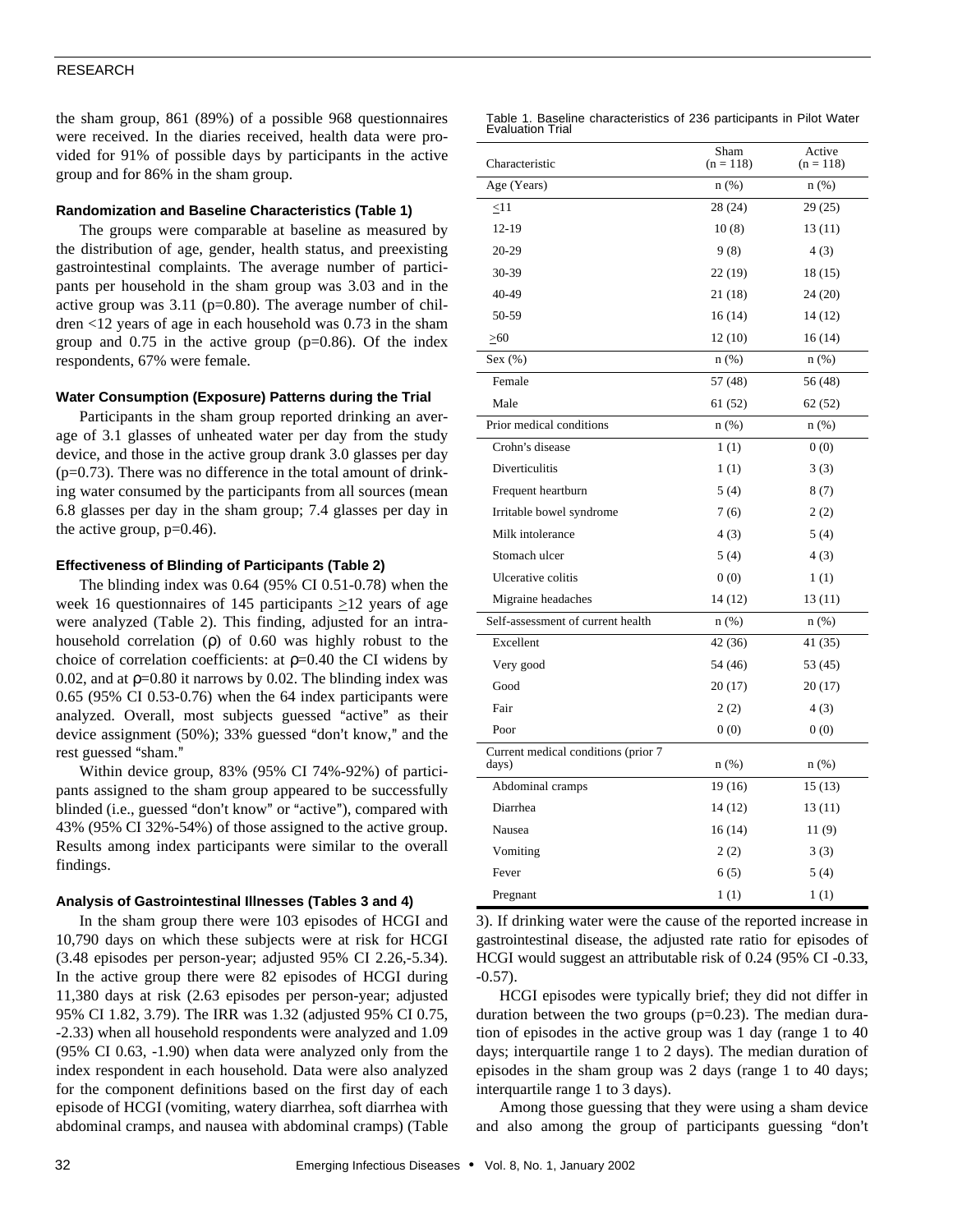| All participants $(\geq 12$ years of age) who completed final questionnaire |                          |                            |              |  |  |
|-----------------------------------------------------------------------------|--------------------------|----------------------------|--------------|--|--|
| Guess                                                                       | Sham device<br>group (%) | Active device<br>group (%) | Total $(\%)$ |  |  |
| Sham                                                                        | 12 (17.4)                | 12(15.8)                   | 24 (16.6)    |  |  |
| Active                                                                      | 30(43.5)                 | 43 (56.6)                  | 73 (50.3)    |  |  |
| Don't know                                                                  | 27(39.1)                 | 21(27.6)                   | 48 (33.1)    |  |  |
| Total*                                                                      | 69 (100.0)               | 76 (100.0)                 | 145 (100.0)  |  |  |
| Index respondents only+                                                     |                          |                            |              |  |  |
| Guess                                                                       | Sham device<br>group (%) | Active device<br>group (%) | Total $(\%)$ |  |  |
| Sham                                                                        | 5(16.1)                  | 5(15.2)                    | 10(15.6)     |  |  |
| Active                                                                      | 13 (41.9)                | 19 (57.6)                  | 32(50.0)     |  |  |
| Don't know                                                                  | 13 (41.9)                | 9(27.3)                    | 22 (34.4)    |  |  |
| Total                                                                       | 31(100.0)                | 33 (100.0)                 | 64 (100.0)   |  |  |
|                                                                             |                          |                            |              |  |  |

Table 2. Final (Week 16) Device Blinding Questionnaire, Pilot Water Evaluation Trial

\*Does not include 21 participants from the sham device group and 13 participants from the active device group who did not complete the final blinding questionnaire.

+Blinding index for all participants (adjusted for intrahousehold correlation,  $p=0.60$ )=0.64 (95% confidence interval [CI] 0.51-0.78). Blinding index for index respondents alone =  $0.65$  (95% CI 0.53-0.76).

know" the reported rates of HCGI were nearly identical in the two device groups (Table 4). However, among subjects guessing that they were using an active device, the rates of illness were higher among those actually using the sham. A similar pattern (higher rate in the sham group) was seen among subjects who did not complete a final blinding questionnaire.

# **Quality Control**

Early in the trial we learned that five devices (two active and three sham) had been installed in reverse. The normal flow of water in the device is through the filter first and then through the UV light chamber. In these five devices, the flow passed through the UV chamber first and then through the filter. For all potentially reversed devices (i.e., those installed before the discovery of this reversal), we either directly inspected them or inspected photographs obtained at installation as part of our routine quality control procedures. Although these devices still provided treatment of water, they had not been installed according to protocol and were replaced with identical devices (sham or active) connected correctly. We have retained these households in our analyses.

# **Discussion**

This pilot study is the first in the United States to evaluate blinding in a randomized, controlled trial of drinking water. Our findings suggest that at least two thirds of participants remained blinded to device assignment throughout the 16 week trial. The actual level of blinding was probably greater, since some subjects may have guessed their device assignment by chance alone.

Our trial was undertaken as the first step in planning a larger trial to evaluate the risk for infection from drinking tap water fully treated to meet conventional regulatory standards in the United States. Without the ability to blind the participants in such intervention trials, the results of any subsequent larger studies intended to evaluate health effects attributable to drinking water would remain controversial. Our data suggest that subjects were effectively blinded throughout the pilot trial. We estimated that a higher proportion of subjects was blinded in the sham group (83%) than in the active group (43%); however, in the active group the 95% CI included 50%, indicating that correct responses may be attributable to chance.

A secondary goal of the trial was to compare gastrointestinal illness rates in the two groups. Although the rate of gastrointestinal illness was higher in the sham group than in the treatment group, this difference was not statistically significant. The relative rates of illness observed overall and in specific subgroups (gender and age) were very similar to those reported in an earlier, larger randomized trial in Canada, which found a statistically significant difference between the active and control groups (1). Preliminary results from a similar trial in Australia, which also was blinded, found no difference in the rates of disease in the active and sham groups (7).

## **Effectiveness of Participant Blinding**

Despite the widespread use of participant blinding in intervention trials, little methodologic literature is available with

| Table 3. Episodes <sup>a</sup> of highly credible gastrointestinal illness (HCGI)<br>and days of illness, Pilot Water Evaluation Trial |                         |                           |        |  |
|----------------------------------------------------------------------------------------------------------------------------------------|-------------------------|---------------------------|--------|--|
|                                                                                                                                        | Sham<br>device<br>group | Active<br>device<br>group | Total  |  |
| Total episodes of HCGI, defined by <sup>b</sup>                                                                                        | 103                     | 82                        | 185    |  |
| Vomiting                                                                                                                               | 18                      | 30                        | 48     |  |
| Watery diarrhea                                                                                                                        | 73                      | 42                        | 115    |  |
| Soft diarrhea with abdominal cramps                                                                                                    | 7                       | 6                         | 13     |  |
| Nausea with abdominal cramps                                                                                                           | 16                      | 17                        | 33     |  |
| Total days of HCGI, defined by <sup>b</sup>                                                                                            | 261                     | 190                       | 451    |  |
| Vomiting                                                                                                                               | 35                      | 78                        | 113    |  |
| Watery diarrhea                                                                                                                        | 207                     | 99                        | 306    |  |
| Soft diarrhea with abdominal cramps                                                                                                    | 8                       | 8                         | 16     |  |
| Nausea with abdominal cramps                                                                                                           | 31                      | 30                        | 61     |  |
| Total days at risk for HCGI episodes                                                                                                   | 10,790                  | 11,380                    | 22,170 |  |
| Total days of observation                                                                                                              | 11,642                  | 12,036                    | 23,678 |  |

<sup>a</sup>A new episode was defined as the presence of any of four definitions of HCGI, preceded by 6 HCGI-free days. The difference in total episodes of HCGI was the principal a priori health outcome measure for the study.

<sup>b</sup>Because individual participants could report multiple definitions of HCGI on the same day, the total episodes of HCGI (and total days of HCGI) are less than the sums of the individual definitions.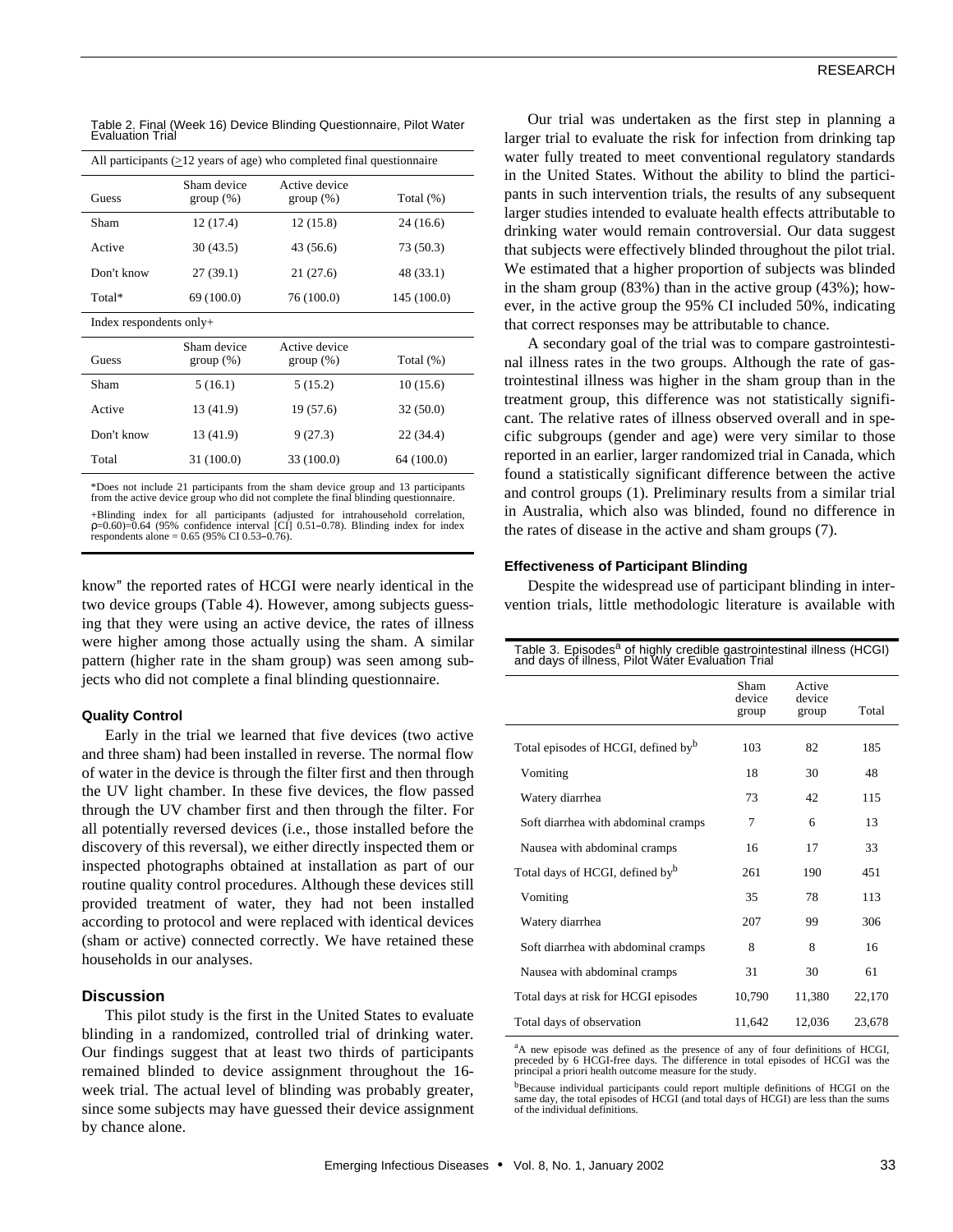Table 4. Rates of highly credible gastrointestinal illness (HCGI) episodes and incidence rate ratios (IRR)<sup>a</sup> for all respondents and index<br>respondents, by respondent guess about device assignment, week 16,<sup>b</sup> Pilot Water

|                                  | All Repondents   |                    | <b>Index Respondents</b> |                 |
|----------------------------------|------------------|--------------------|--------------------------|-----------------|
|                                  | Sham device      | Active device      | Sham device              | Active device   |
| $Guess = "Sham"$                 |                  |                    |                          |                 |
| Episodes of HCGI                 | 4                | $\overline{4}$     | 3                        | $\mathbf{1}$    |
| Person-time (person-years)       | 3                | 3                  | $\mathbf{1}$             | $\mathbf{1}$    |
| No. of respondents               | 12               | 12                 | 5                        | 5               |
| Rate (95% CI)                    | $1.2(0.3-4.8)$   | $1.1(0.5-2.7)$     | $2.1(0.7-6.6)$           | $0.7(0.1-4.8)$  |
| IRR for sham vs. active (95% CI) | $1.0(0.2 - 5.4)$ | $3.16(0.3 - 30.4)$ |                          |                 |
| Guess = "Active"                 |                  |                    |                          |                 |
| Episodes of HCGI                 | 30               | 30                 | 6                        | 15              |
| Person-time (person-years)       | 8                | 12                 | $\overline{4}$           | 5               |
| No. of respondents               | 30               | 43                 | 13                       | 19              |
| Rate (95% CI)                    | $3.6(2.1-6.3)$   | $2.5(1.3-4.5)$     | $1.6(0.7-3.6)$           | $2.8(1.7-4.6)$  |
| IRR for sham vs. active (95% CI) | $1.5(0.7-3.3)$   |                    | $0.6(0.2-1.5)$           |                 |
| $Guess = "Don't know"$           |                  |                    |                          |                 |
| Episodes of HCGI                 | 18               | 15                 | 10                       | 6               |
| Person-time (person-years)       | 8                | 6                  | $\overline{4}$           | 3               |
| No. of respondents               | 27               | 21                 | 13                       | 9               |
| Rate (95% CI)                    | $2.4(1.2-4.6)$   | $2.5(1.1-5.5)$     | $2.7(1.5-5.1)$           | $2.3(1.0-5.2)$  |
| IRR for sham vs.active (95% CI)  | $1.0(0.3-2.7)$   |                    | $1.2(0.4-3.3)$           |                 |
| All guesses                      |                  |                    |                          |                 |
| Episodes of HCGI                 | 52               | 49                 | 19                       | 22              |
| Person-time (person-years)       | 19               | 22                 | 9                        | 9               |
| No. of respondents               | 69               | 76                 | 31                       | 33              |
| Rate (95% CI)                    | $2.7(1.7-4.3)$   | $2.2(1.5-3.4)$     | $2.2(1.4-3.4)$           | $2.3(1.5-3.5)$  |
| IRR for sham vs.active (95% CI)  | $1.2(0.6-2.2)$   |                    | $0.9(0.5-1.7)$           |                 |
| No guess given                   |                  |                    |                          |                 |
| Episodes of HCGI                 | 12               | 5                  | 5                        | 2               |
| Person-time (person-years)       | $\overline{4}$   | $\overline{c}$     | $\mathbf{1}$             | $\mathbf{1}$    |
| No. of respondents               | 21               | 13                 | 8                        | 5               |
| Rate (95% CI)                    | $3.3(1.1-9.7)$   | $2.7(1.1-6.9)$     | $5.4(2.6-11.3)$          | $3.0(0.7-11.8)$ |
| IRR for sham vs. active (95% CI) | $1.2(0.3-5.1)$   |                    | $1.8(0.4 - 8.8)$         |                 |

<sup>a</sup>Rates of HCGI and IRR were calculated by Poisson regression and were adjusted for the intrahousehold correlation introduced by the sampling design.

<sup>b</sup>Respondents for the blinding questionnaires were all aged  $\geq$ 12 years.

which to measure its effectiveness. In the absence of successful blinding, biases may explain the results of a trial. For example, subjects aware that they are not receiving an intervention (i.e., the sham group) could, intentionally or not, report a higher (or lower) frequency of disease.

Our measurement of blinding is based on work by James (4). If 100% of the participants in a study guess their treatment assignment correctly, the BI would be 0.0 (complete unblinding). If 50% of the participants guess correctly, the BI would be 0.5 (random guessing). If 100% of the participants were to guess "don't know," the BI would be 1.0 (perfect blinding). Our trial provides evidence that blinding, as measured by the blinding index, can be maintained successfully during an in-home drinking water intervention trial. Subjects in both groups were more likely to guess that they had the active device; we speculate that this may be related to the fact that both active and placebo devices warmed the water during long periods when water was not being drawn from the tap. This warming could have led participants in both groups to believe they were using the active device. Our study lasted only 4 months, and the effectiveness of blinding may decline during a prolonged trial. Drinking water intervention trials conducted for extended periods should also assess blinding throughout the trial. The frequency of such questioning of participants should be designed to avoid raising awareness of treatment group assignment, which might increase unblinding.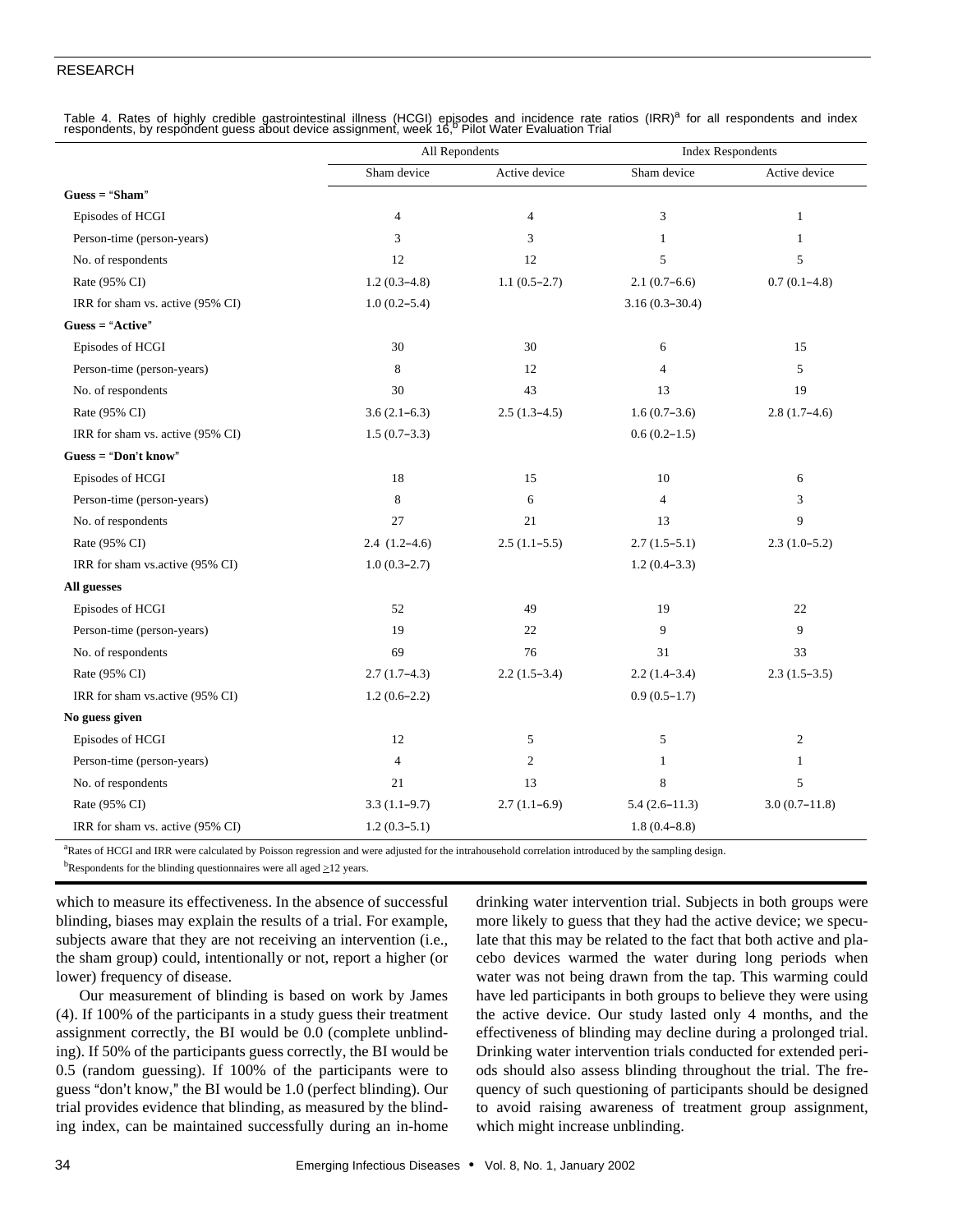## **Comparison with Payment's Prior Intervention Trial**

The rates of illness we observed (as measured by HCGI) were higher than those reported in the earlier work of Payment et al. $(1)$ . Our trial was much shorter than Payment's  $(4$  months vs. 15 months). Conceivably, subjects in both active and sham groups are more likely to report (or even overreport) illness early in the trial, when enrollment and participation instructions have been recently given and emphasized. Another possible explanation for the difference we observed in the rates of illness between the groups could be that certain persons contributed a disproportionate number of illnesses. However, our data did not support this explanation, since the distribution of number of episodes did not differ between the two groups.

We detected no significant differences in water consumption patterns of the two groups. If any differences in consumption of water outside the home did exist, a conservative bias would have been introduced into our results that would likely have attenuated any difference in observed health effects.

Although our definition of HCGI was patterned after the work of Payment et al. (1), there were some differences. In the earlier work, symptoms were reported to the index respondent, who completed all the questionnaires for all subjects. In our study, each participant aged  $\geq 12$  years completed his or her own health questionnaires. Payment et al. excluded episodes believed to have other plausible etiologies; we included all episodes. We asked participants to indicate diarrhea on days in which they had two or more loose stools; Payment et al. do not specify the definition of diarrhea. Finally, Payment et al. used the term "liquid" stool; our term was "watery."

Payment's point estimate of the effect (rate ratio  $= 1.38$ ) is similar to ours (rate ratio  $= 1.32$ ). Payment reported an attributable fraction of 35% (of HCGI attributable to drinking water consumption); our study's point estimate of the attributable fraction was 24%.

## **Limitations**

We selected for the trial only families who owned their homes so that consent would be needed only from the participating family and not also from a landlord. This selection may have led to the recruitment of subjects of higher socioeconomic status than the target population. However, any bias would not affect the internal validity of the study because the subjects were randomized.

Knowledge of experimental group assignment can influence self-reported endpoints in clinical trials, thereby reducing the internal validity of the findings. The experimental group assignment might be revealed to participants through distinguishing features of the intervention (e.g., after installation of the filter, the household water tastes different), through accidental communication of the assignment by study personnel (e.g., the plumber), and, especially in trials with long followup, through early or repeated occurrence of an episodic outcome or its symptoms (e.g., HCGI).

Several limitations should be considered in interpreting the health results of this trial. First, it was conducted in a single municipality that received its water from a challenged surface water source and treated water with chloramination. As is typical of randomized, controlled trials, our study relied on volunteers, which hampers external generalizations. As a result of randomization, however, its strength lies in its internal validity (enabling comparison of active and sham groups without fear of selection bias). Data from a series of studies of various designs conducted in various locations are necessary for the development of a national estimate of waterborne disease. This is the approach being used by CDC and EPA. Finally, we provided a treatment device for only one tap in each household. If participants obtained drinking water from other taps (despite our instructions to avoid this as much as possible), our study may underestimate any attributable risk. Use of devices that treated all water entering each household was neither practically nor economically feasible.

Our sample size in this pilot study was determined based on the blinding index. Our study was not designed to be large enough to detect a difference in health (as measured by HCGI) between the sham and active groups of the magnitude previously reported by Payment. If a study were designed with 80% power to detect a true reduction in HCGI to 1.3 episodes/person-year from a level of 2.6 in the sham group, observation of 200 households (of approximatly three persons per household) would be required for one year of observation (based on a twosided 0.05-level test adjusted for intrahousehold correlation  $[p=0.60]$ ). Additionally, although our study did not collect the data necessary to evaluate the severity of the HCGI episodes, our data indicate that about half the illnesses in both groups were short-lived (only 1 or 2 days long). We suggest that future studies include measurement of episodes associated with lost time at work or school or resulting in calls or visits to physicians, clinics, or emergency rooms. Such measurement will allow better assessment of the public health impact of any differences attributable to drinking water consumption.

One theoretical explanation for the results we observed could be that the sham device somehow degraded the drinking water. In a limited water sampling program (data not shown), we did not find evidence to support this. Additionally, in a large study with the same device in Australia, no difference in health effects was found between the active and sham device groups, suggesting that degradation of the water by the sham device is not a likely explanation for our findings (7).

Finally, drinking water proceeds in a complicated path from environmental sources, through water treatment and distribution systems, through internal pipes in the home, and eventually to a consumer's tap. Drinking water intervention trials that use in-home treatment devices cannot isolate the source of any specific site of contamination. Rather, such trials can only help provide evidence to suggest whether further evaluation of the drinking water pathway may be necessary in specific settings.